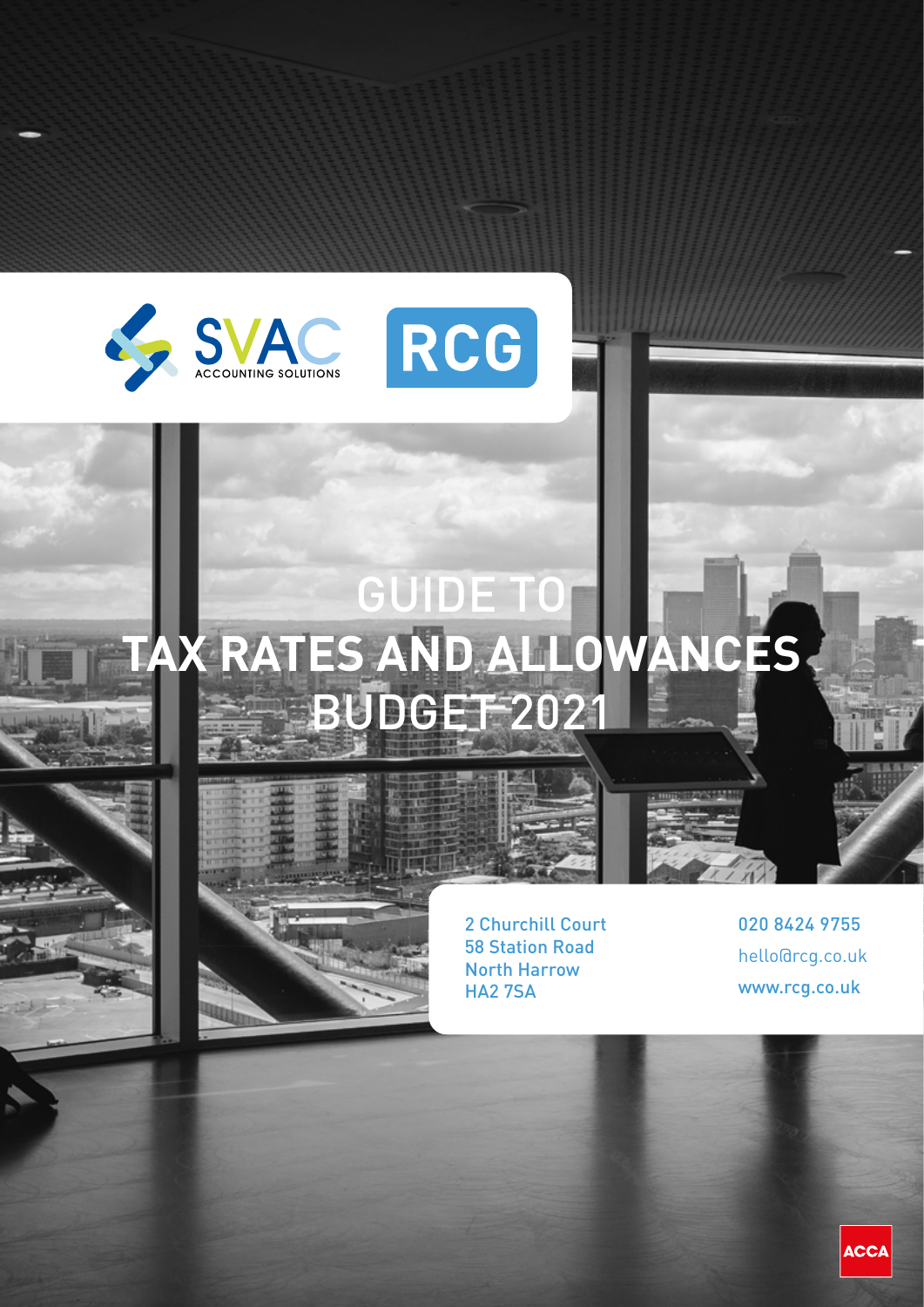#### **The Extra Mile**

Our goal is to help your business grow. Our friendly team have the expertise and advice to move your business to the next level. Get in touch with us to see how we can help.

|                                                                                       | 2021/22 (£)      | 2020/21 (£)        |
|---------------------------------------------------------------------------------------|------------------|--------------------|
| Income tax rates: England, Wales & Northern Ireland<br>(non-dividend income) (note 1) |                  |                    |
| 0% - starting rate for savings only [Note 1]                                          | Up to 5,000      | Up to 5,000        |
| 20% basic rate tax                                                                    | 12,571 - 50,270  | $12,501 - 50,000$  |
| 40% higher rate tax                                                                   | 50,271 - 150,000 | $50,001 - 150,000$ |
| $\vert$ 45% additional rate tax                                                       | Above 150,000    | Above 150,000      |

**Note 1:** Welsh income tax rates and thresholds are subject to parliamentary approval, however the Welsh Government has made a commitment not to raise Welsh Rates of Income Tax. Therefore, Welsh taxpayers will continue to pay the same rates as their English and Northern Irish counterparts. The Income tax bands will remain frozen until tax year 2025-26.

| Scottish rates of income tax (non-dividend income) (note 2) | 2021/22 (£)      | 2020/21 (£)    |
|-------------------------------------------------------------|------------------|----------------|
| 19% - starting rate                                         | 12,571 - 14,667  | 12,501-14,585  |
| 20% basic rate tax                                          | 14,668 - 25,296  | 14,586-25,158  |
| 21% intermediate rate tax                                   | 25,297 - 43,662  | 25,159-43,430  |
| 41% higher rate tax                                         | 43,663 - 150,000 | 43,431-150,000 |
| 46% top rate                                                | Above 150,000    | Above 150,000  |

**Note 2:** Scottish taxpayers pay the same tax as the rest of the UK on dividends and savings interest. Scottish income tax rates and thresholds are subject to parliamentary approval.

| Income tax rates (dividend income)                              |        |          |
|-----------------------------------------------------------------|--------|----------|
| Dividend allowance                                              | £2,000 | £2,000   |
| Dividend ordinary rate (for dividends within basic rate band)   | 7.50%  | $7.50\%$ |
| Dividend upper rate (for dividends within higher rate band)     | 32.50% | 32.50%   |
| Dividend additional rate (for dividends above higher rate band) | 38.10% | 38.10%   |

#### **Child benefit / guardian's allowance rates (notes 3 & 4)**

| Higher rate (eldest or only child) (per week) | £21.15 | £21.05 |
|-----------------------------------------------|--------|--------|
| Other children                                | £14.00 | £13.95 |
| Guardian's allowance per week                 | £18.00 | £17.90 |

**Note 3:** An income tax charge will apply to taxpayers with 'adjusted net income' exceeding £50,000 in a tax year, when child benefit is also received by them or their partner. The charge will reduce the financial benefit of receiving child benefit for those with income between £50,000 and £60,000 and remove it completely for taxpayers with income above £60,000.

**Note 4:** From January 2021, no child benefit payments are made in respect of children living overseas. This will apply  $\vert$ to EEA migrants arriving in the UK under the new immigration system.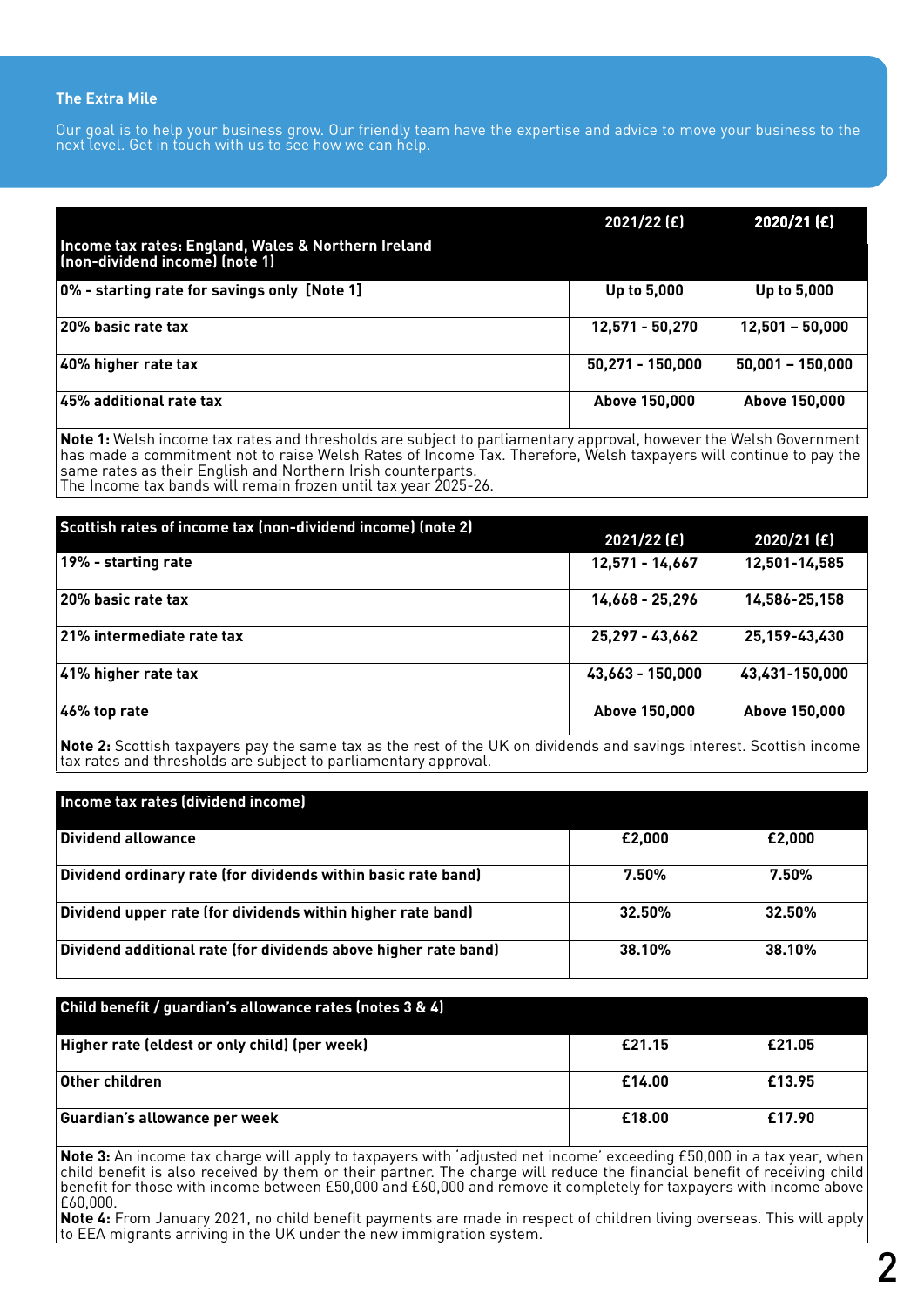| <b>Personal allowances</b>                                                                                                                                                                                                                                                                                                            | 2021/22 (£)               | 2020/21 (£)               |
|---------------------------------------------------------------------------------------------------------------------------------------------------------------------------------------------------------------------------------------------------------------------------------------------------------------------------------------|---------------------------|---------------------------|
| Personal allowance (note 5)                                                                                                                                                                                                                                                                                                           | 12,570                    | 12,500                    |
| <b>Dividend allowance</b>                                                                                                                                                                                                                                                                                                             | 2,000                     | 2,000                     |
| Maximum married couple's allowance for those born before 6 April 1935<br>(note 6)                                                                                                                                                                                                                                                     | 9,125                     | 9,075                     |
| Married couple's allowance - minimum amount                                                                                                                                                                                                                                                                                           | 3,530                     | 3,510                     |
| Micro entrepreneurs allowance:                                                                                                                                                                                                                                                                                                        |                           |                           |
| individuals making property or trading incomes below the level of the<br>allowance will no longer need to declare or pay tax, while those whose<br>income exceeds the allowance have the choice of simply deducting the<br>allowance instead of calculating their exact expenses or calculating their<br>profits in the normal manner | Allowance - 1,000<br>each | Allowance - 1,000<br>each |
| Income limit for personal allowance (note 7)                                                                                                                                                                                                                                                                                          | 100,000                   | 100,000                   |
| Income limit for Married couple's allowance: born before 6 April 1935                                                                                                                                                                                                                                                                 | 30,400                    | 30,200                    |
| <b>Blind person's allowance</b>                                                                                                                                                                                                                                                                                                       | 2,520                     | 2,500                     |
| Rent-a-room relief                                                                                                                                                                                                                                                                                                                    | 7,500                     | 7,500                     |
| Transferable / shareable tax allowance for married couples and civil<br>partners (note 8)                                                                                                                                                                                                                                             | 1,260                     | 1,250                     |
| Personal savings allowance for basic rate tax payers - note 5                                                                                                                                                                                                                                                                         | 1,000                     | 1,000                     |
| Personal savings allowance for higher rate tax payers                                                                                                                                                                                                                                                                                 | 500                       | 500                       |
| Personal savings allowance for additional rate taxpayers                                                                                                                                                                                                                                                                              | $\overline{\mathbf{0}}$   | $\overline{\mathbf{0}}$   |
| Note 5: From 2016/17 onwards, all individuals are entitled to the same personal allowance, regardless of the individual's<br>date of birth. This allowance is subject to the £100,000 income limit which applies regardless of the individual's date of<br>birth.                                                                     |                           |                           |
| Note 6: This allowance is reduced by £1 for every £2 of income in excess of the income limit, but married couple's<br>allowance will not reduce below £3,530.                                                                                                                                                                         |                           |                           |
| Note 7: Personal allowances are subject to the £100,000 income limit, which applies regardless of the individual's date<br>of birth. The individual's personal allowance is reduced where their income is above this limit. The allowance is reduced                                                                                  |                           |                           |

by £1 for every £2 above the limit, down to zero. **Note 8:** This allowance is available to married couples and civil partners who are not in receipt of married couple's allowance. A spouse or civil partner who is not liable to income tax, or not liable at the higher or additional rates, can transfer this amount of their unused personal allowance to their spouse or civil partner. The recipient must not be liable to income tax at the higher or additional rates.

If the couple marry or register a civil partnership, they will get the allowance on a pro-rata basis for the rest of that tax year. If one of them dies or there is a divorce or separation, the allowance continues until the end of the tax year.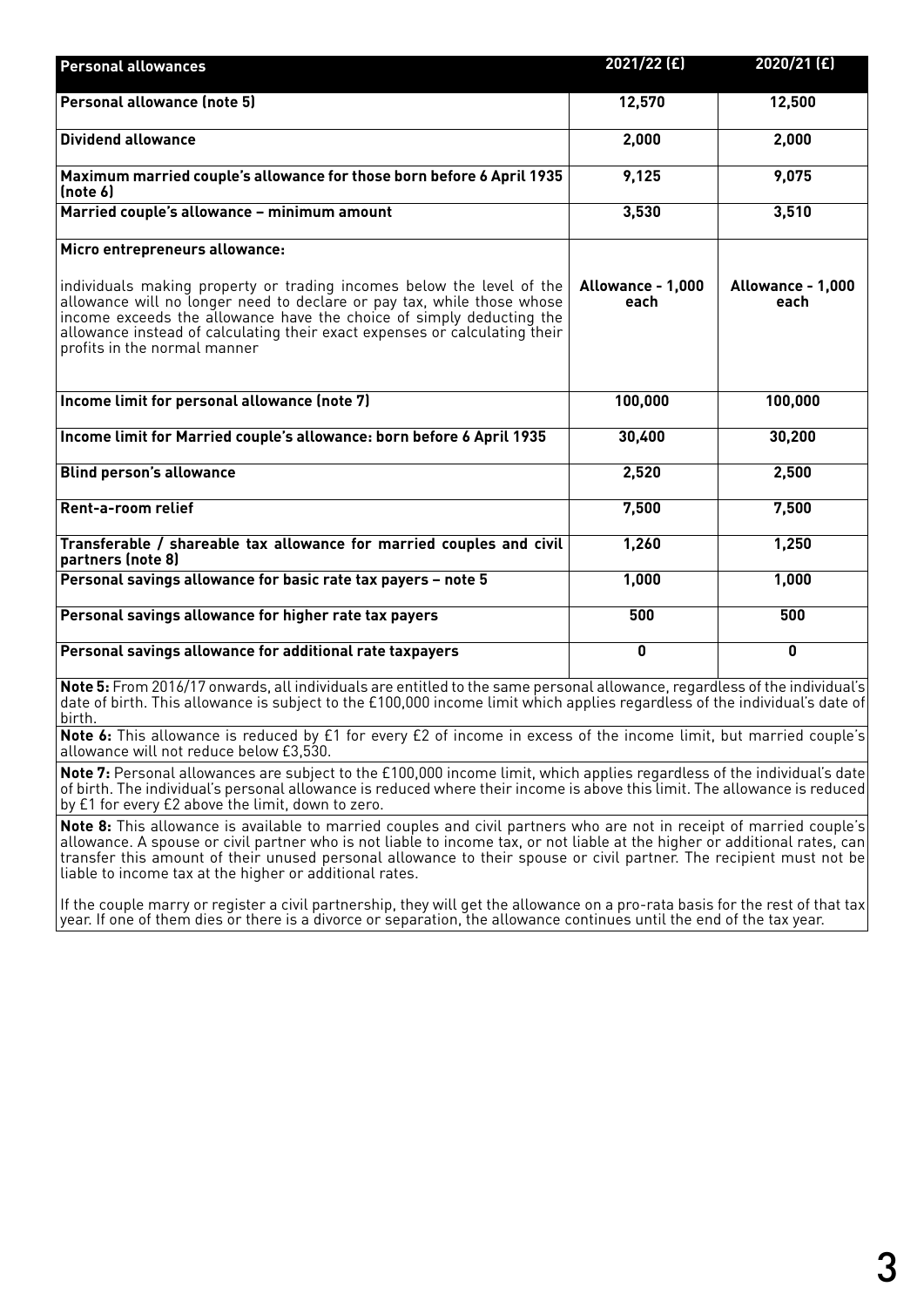| <b>National insurance</b>                                                             | 2021/22 (£) | 2020/21 (£) |
|---------------------------------------------------------------------------------------|-------------|-------------|
| Lower earnings limit, primary Class 1 (per week)                                      | 120         | 120         |
| Upper earnings limit, primary Class 1 (per week)                                      | 967         | 962         |
| Apprentice upper secondary threshold (AUST) for under 21s/25s                         | 967         | 962         |
| <b>Primary threshold (per week)</b>                                                   | 184         | 183         |
| <b>Secondary threshold (per week)</b>                                                 | 170         | 169         |
| Employment allowance (per year/employer) (note 9)                                     | 4,000       | 4,000       |
| Employee's primary Class 1 rate between primary threshold and upper<br>earnings limit | 12%         | 12%         |
| Employee's primary Class 1 rate above upper earnings limit                            | 2%          | 2%          |
| Married woman's reduced rate between primary threshold and upper<br>earnings limit    | 5.85%       | 5.85%       |
| Married woman's rate above upper earnings limit                                       | 2.00%       | 2.00%       |
| Employer's secondary class 1 rate above secondary threshold                           | 13.80%      | 13.80%      |
| Class 2 rate (per week where profits are above small profits threshold)               | 3.05        | 3.05        |
| Class 2 small profits threshold (per year)                                            | 6,515       | 6,475       |
| Special Class 2 rate for share fishermen (per week)                                   | 3.70        | 3.70        |
| Special Class 2 rate for volunteer development workers                                | 6.00        | 6.00        |
| Class 3 voluntary rate (per week)                                                     | 15.40       | 15.30       |
| <b>Class 4 lower profits limit</b>                                                    | 9,568       | 9,500       |
| <b>Class 4 upper profits limit</b>                                                    | 50,270      | 50,000      |
| Class 4 rate between lower profits limit and upper profits limit                      | 9.00%       | 9.00%       |
| Class 4 rate above upper profits limit                                                | 2.00%       | 2.00%       |

**Note 9:** From April 2020, this will be limited to employers with an employer NIC bill below £100,000 in the previous tax year.

Any deemed payments made to off-payroll workers do not count towards the £100,000 employers (secondary) class 1 NICs total. You cannot claim employment allowance for these workers.

Employment allowance cannot be claimed for off-payroll workers.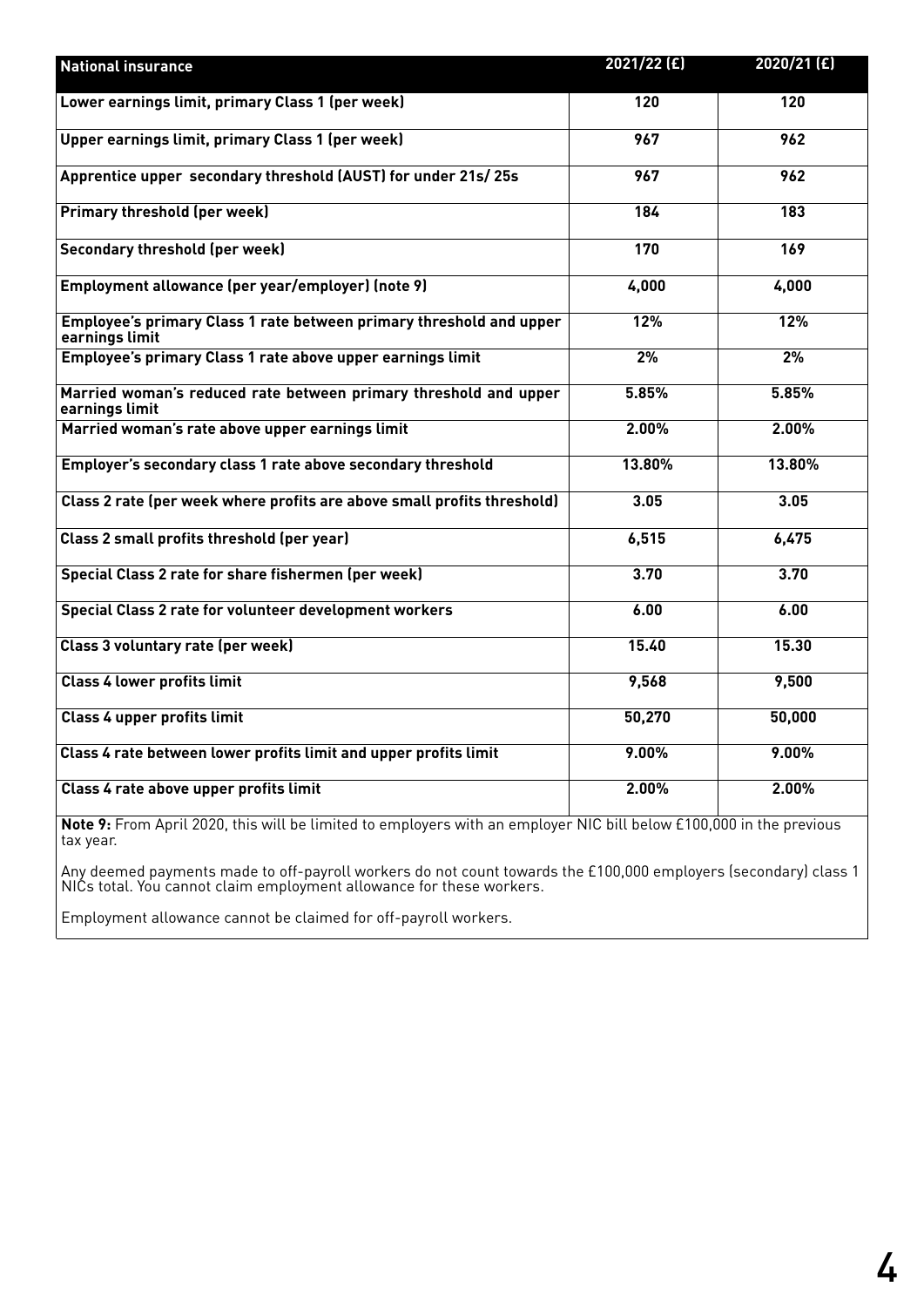| <b>Pensions</b>                           | $2021/22$ (£) | $2020/21$ (£) |
|-------------------------------------------|---------------|---------------|
| Annual allowance (note 10)                | 40,000        | 40,000        |
| Lifetime allowance (note 11)              | 1.073.100     | 1,073,100     |
| Money purchase annual allowance (note 12) | 4,000         | 4,000         |

**Note 10:** The annual allowance is a limit to the total amount of contributions that can be paid to a defined contribution pension scheme and the total amount of benefits that you can build up in a defined benefit pension scheme each year, for tax relief purposes.

Since 6 April 2016, individuals with a high income have had a tapered annual allowance, where for every £2 of adjusted income over a threshold, an individual's annual allowance is reduced by £1. From 6 April 2020, the Tapered Annual Allowance applies for individuals with 'threshold income' of over £200,000, and 'adjusted income' of over £240,000. The annual allowance will be £4,000 for individuals with total adjusted income (including pension accrual) over £312,000.

From April 2021, the annual allowance for individuals with total income (including pension accrual) of over £312,000 will be £4,000.

**Note 11:** The lifetime allowance will remain same at the current level of £1,073,100 until April 2026.

**Note 12:** The annual allowance is currently capped at £40,000, although a lower limit of £4,000 may apply if you have already started drawing a pension.

| <b>Relief's and incentives</b>                                                                                  | $2021/22$ (£) | $2020/21$ (£) |
|-----------------------------------------------------------------------------------------------------------------|---------------|---------------|
|                                                                                                                 |               |               |
| Enterprise Investment Scheme (EIS) - maximum (note 13)                                                          | 1,000,000     | 1,000,000     |
| <b>Venture Capital Trust (VCT) - maximum</b>                                                                    | 200,000       | 200,000       |
| Enterprise Management Incentive Scheme (EMI) - employee limit up to<br>the value of £250,000 in a 3-year period | 250,000       | 250,000       |
| Seed Enterprise Investment Scheme (SEIS) - maximum (note 14)                                                    | 100,000       | 100,000       |
| Social Investment Tax Relief (SITR) - maximum                                                                   | 1.000.000     | 1.000.000     |
| Income tax relief on EIS schemes                                                                                | 30%           | $30\%$        |
| Income tax relief on VCT schemes                                                                                | 30%           | 30%           |
| Income tax relief on SEIS schemes                                                                               | 50%           | 50%           |
| Income tax relief on SITR schemes                                                                               | 30%           | 30%           |

**Note 13:** From 6 April 2018, the annual limit is doubled to £2m, provided that any amount over £1m is invested in one or more knowledge-intensive companies.

**Note 14:** Capital gains tax reinvestment relief may also be available for investments made in 2018/19 on 50% of the amount invested.

| <b>Individual Savings Account (ISA)</b>                        | 2021/22 (£) | 2020/21 (£) |
|----------------------------------------------------------------|-------------|-------------|
| <b>ISA (NISA) annual limit</b>                                 | 20,000      | 20,000      |
| Junior ISA investment annual limit – under 18 living in the UK | 9.000       | 9.000       |
| Child value of Child Trust Fund annual limit                   | 9.000       | 9.000       |
| Lifetime ISA annual limit (note 15)                            | 4,000       | 4,000       |

**Note 15:** To open a Lifetime ISA you must be 18 or over but under 40. Contributions can be made until age 50. The government will add a 25% bonus to the savings, up to a maximum of £1,000 per year. The lifetime ISA limit of £4,000 counts towards the annual ISA limit.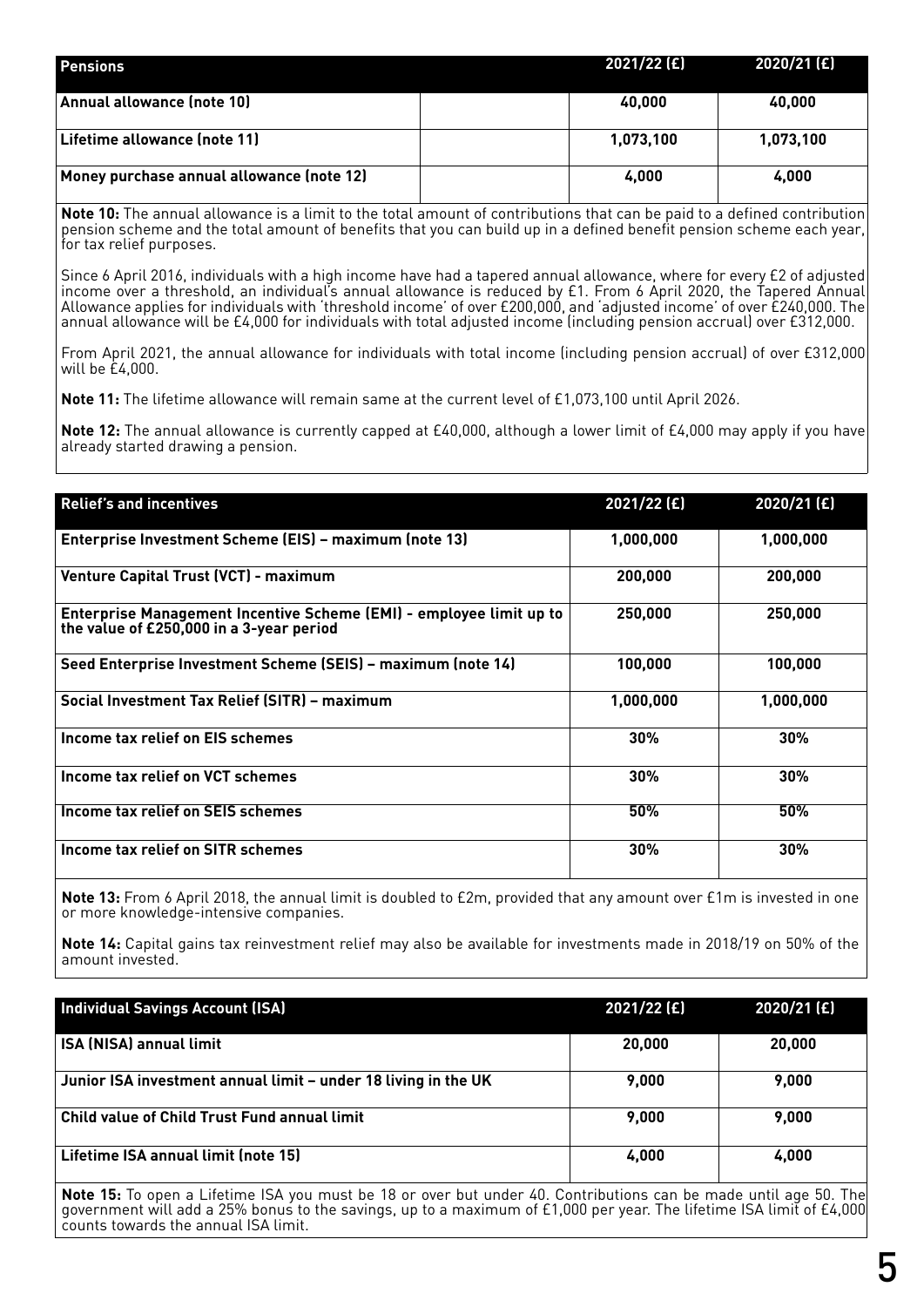| <b>Capital gains tax</b>                                        | 2021/22 (£) | 2020/21 (£) |
|-----------------------------------------------------------------|-------------|-------------|
| Rate                                                            |             |             |
| - basic rate tax payer                                          | 10%         | 10%         |
| - higher rate tax payer                                         | 20%         | 20%         |
| Gain on sale of residential property                            |             |             |
| - basic rate tax payer                                          | 18%         | 18%         |
| - higher rate tax payer                                         | 28%         | 28%         |
| Annual exemptions - individuals (per year)                      | 12,300      | 12,300      |
| Certain trusts for disabled persons (per year)                  | 6,150       | 6,150       |
| <b>Business Assets Disposal Relief lifetime limit (note 17)</b> | 1,000,000   | 1,000,000   |
| <b>Investors' Relief lifetime limit</b>                         | 10,000,000  | 10,000,000  |
| <b>Entrepreneurs/Investors Rate</b>                             | 10%         | 10%         |
| <b>Chattels exemption</b>                                       | 6,000       | 6,000       |
|                                                                 |             |             |

**Note 16:** Annual exemption of £12,300 is frozen until tax year 2025-26.

**Note 17:** Business Assets Disposal Relief (formerly Entrepreneurs' Relief) lifetime limit reduced from £10m to £1m for disposals made on or after 11 March 2020.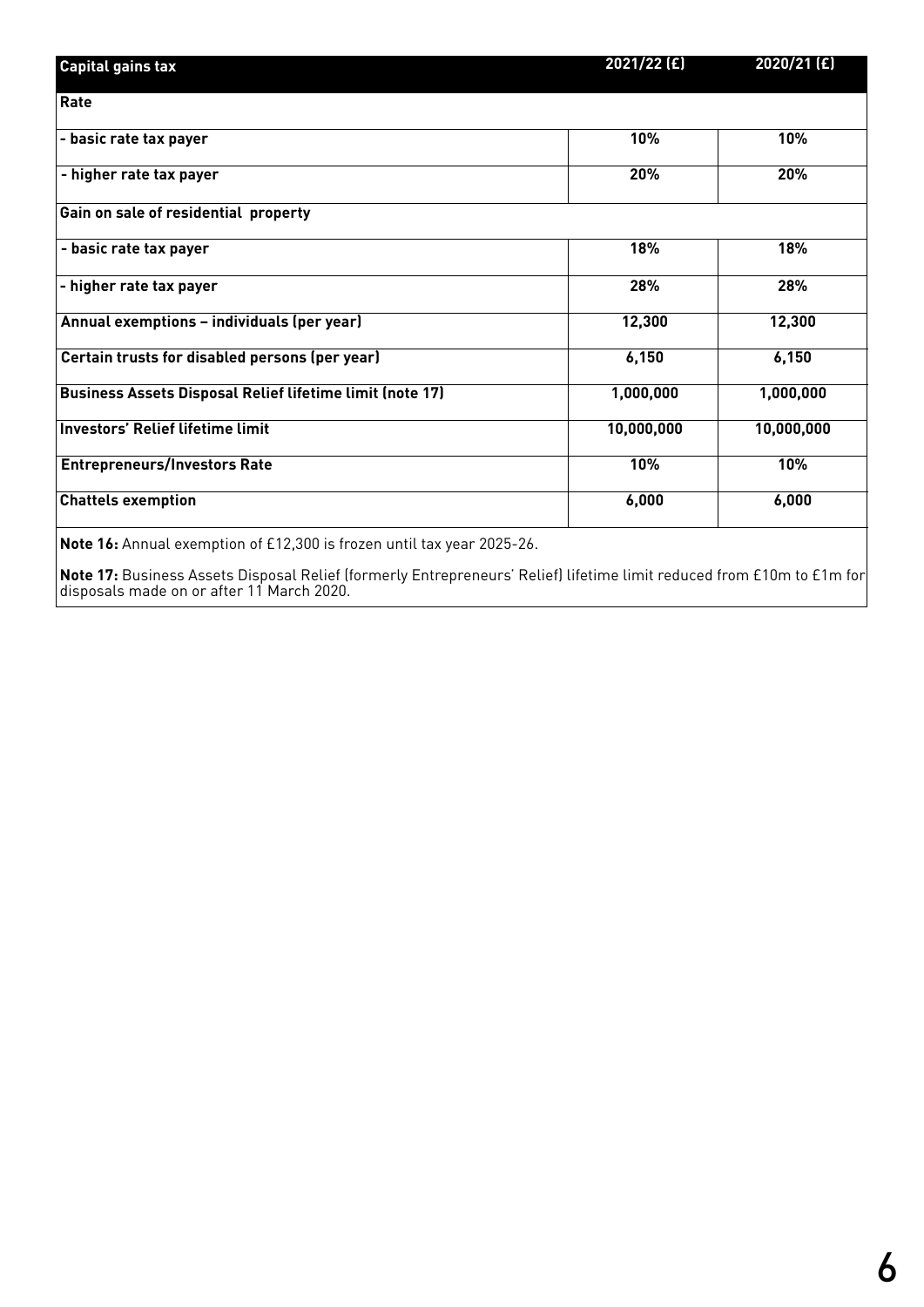| Inheritance tax                                               | 2021/22 (£)   | 2020/21 (£)   |
|---------------------------------------------------------------|---------------|---------------|
| Single persons nil-rate band                                  | $1 - 325,000$ | $1 - 325,000$ |
| Single persons 40% band                                       | over 325,000  | over 325,000  |
| Residence nil-rate band (RNRB) - maximum (note 18)            | 175,000       | 175,000       |
| <b>Reduced rate (note 19)</b>                                 | 36%           | 36%           |
| <b>IHT Rate (for chargeable lifetime transfers)</b>           | 20%           | 20%           |
| Married couples or civil partnerships allowance nil rate band | 650,000       | 650,000       |
| <b>Gifts to charities</b>                                     | <b>Exempt</b> | <b>Exempt</b> |
| Small gifts to same person                                    | 250           | 250           |
| <b>General gifts- annual exemption</b>                        | 3,000         | 3,000         |
| <b>Wedding gifts from:</b>                                    |               |               |
| Parent                                                        | 5,000         | 5,000         |
| <b>Grandparent/party</b>                                      | 2,500         | 2,500         |
| Other person                                                  | 1,000         | 1,000         |

**Note 18:** The RNRB is available in respect of a main residence given away to children (including adopted, foster or stepchildren). Any unused nil-rate band transfers to the deceased's spouse or civil partner, even where death predates the availability of the additional threshold. It applies in addition to the existing nil-rate band (NRB) or threshold (currently £325,000) if the individual and estate meet the qualifying conditions.

**Note 19:** The estate can pay inheritance tax at a reduced rate of 36% on some assets if you leave 10% or more of the net value to charity in your will.

| <b>Business Property Relief</b>                                                  |      |      |
|----------------------------------------------------------------------------------|------|------|
| <b>Business or interest in a business and transfer if unquoted shareholdings</b> | 100% | 100% |

| <b>Taxation of trusts</b>                                                                                                     | $2021/22$ (£) | 2020/21 (£) |
|-------------------------------------------------------------------------------------------------------------------------------|---------------|-------------|
| <b>Accumulation or discretionary trusts:</b>                                                                                  |               |             |
| Trust income up to £1,000 - dividend type income (note 20)                                                                    | $7.50\%$      | 7.50%       |
| Trust income up to £1,000 - all other income                                                                                  | 20%           | 20%         |
| Trust income over £1,000 - dividend type income (note 20)                                                                     | 38.10%        | 38.10%      |
| Trust income over £1,000 - all other income                                                                                   | 45%           | 45%         |
| Interest in possession trusts:                                                                                                |               |             |
| Dividend type income                                                                                                          | 7.50%         | 7.50%       |
| All other income                                                                                                              | 20%           | 20%         |
| <b>Note 20:</b> Trustees do not qualify for the dividend allowance. This means trustees pay tax on all dividends depending on |               |             |

the tax band they fall within.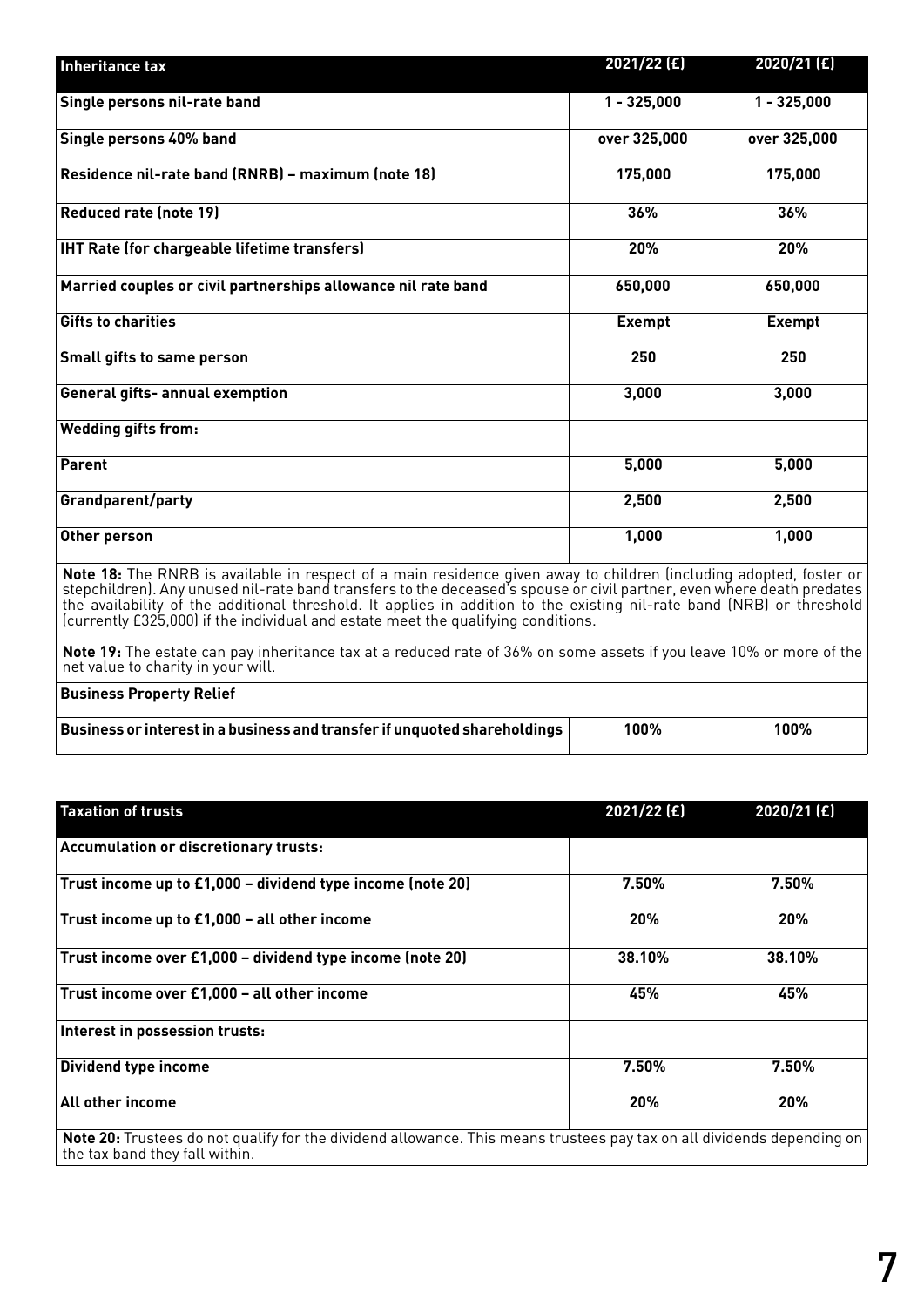| <b>Corporation tax</b>                                                                                       | 2021/22 [£] | 2020/21 (£) |
|--------------------------------------------------------------------------------------------------------------|-------------|-------------|
| $\vert$ All profits and gains (excluding determination agreements and diverted $\vert$<br>profits) (note 21) | 19%         | 19%         |
| S455 tax on all loans made by close companies to participator                                                | $32.50\%$   | 32.50%      |

**Note 21:** Corporation tax rate will remain at 19% until March 2023. From April 2023, the main rate will increase to 25% for business profits made by the company over £250,000. A small profits rate (SPR) will also be introduced for companies with profits of £50,000 or less so that they will continue to pay Corporation Tax at 19%. Companies with profits between £50,000 and £250,000 will pay tax at the main rate reduced by a marginal relief providing a gradual increase in the effective Corporation Tax rate.

| <b>Capital Allowances</b>                                                                                                  | 2021/22 (£) | 2020/21 (£) |
|----------------------------------------------------------------------------------------------------------------------------|-------------|-------------|
| Main writing down allowance (reducing balance)                                                                             | 18%         | 18%         |
| Special rate writing down allowance (reducing balance)                                                                     | 6%          | 6%          |
| <b>Structures and Buildings allowance (SBA)</b>                                                                            | 2%          | 3%          |
| Motor cars if CO2 $\rightarrow$ 50g/km but does not exceed 110g/km                                                         | 6%          | 18%         |
| Motor cars if $CO2 \rightarrow 110g/km$ (note 1)                                                                           | 6%          | 6%          |
| $\mathsf{\mathsf{FYA}}$ – New and unused motor cars if CO2 emissions are 50 g/km or less<br>(or car is electric) (note 22) | 100%        | 100%        |
| Small pool write-off where WDV is £1,000 or less                                                                           | 100%        | 100%        |
| First-year allowances for electric charge points (note 23)                                                                 | 100%        | <b>NA</b>   |
| Annual investment allowance (AIA) (note 24)                                                                                | 1,000,000   | 1,000,000   |
| Annual investment allowance                                                                                                | 100%        | 100%        |

**Note 22:** From April 2021, the thresholds for FYA will be reduced from 50g/km to 0g/km. Main rate of 18% capital allowance will be applicable for business cars with CO2 emissions not exceeding 50g/km. Business cars with CO2 emissions exceeding 50g/km will be eligible for writing-down allowance at the special rate of 6%.

**Note 23:** The allowance will be available until 31 March 2023 for incorporated businesses and 5 April 2023 for unincorporated businesses.

**Note 24:** From 1 January 2019 the annual investment allowance is increased from £200,000 to £1m for investment made from 1 January 2019. This is temporarily extended until 31 December 2021. The threshold will revert back to £200,000 from 1 January 2022.

| <b>Research and Development Tax Credit Rates</b>                                                                    | $2021/22$ (£) | 2020/21 (£) |
|---------------------------------------------------------------------------------------------------------------------|---------------|-------------|
| <b>SME Rate</b>                                                                                                     | 230%          | 230%        |
| Research and development SME payable credit (note 25)                                                               | 14.5%         | 14.5%       |
| Research and development expenditure credit (RDEC) scheme - 12%<br>  from 1 January 2018                            | 12%           | 13%         |
| <b>Film/High-end TV/ Videogames tax relief</b>                                                                      | 25%           | 25%         |
| Open ended investment companies and authorised unit trusts                                                          | 20%           | 20%         |
| Note 25: For accounting periods beginning on or after 1 April 2021, the amount of SME payable R&D tax credit that a |               |             |

business can receive in any one year will be capped at £20,000 plus three times the company's total PAYE and NICs liability.

| <b>Patent Box</b>        | $2021/22$ (£) | 2020/21 (£) |
|--------------------------|---------------|-------------|
| <b>Patent box Note 1</b> | 10%           | 10%         |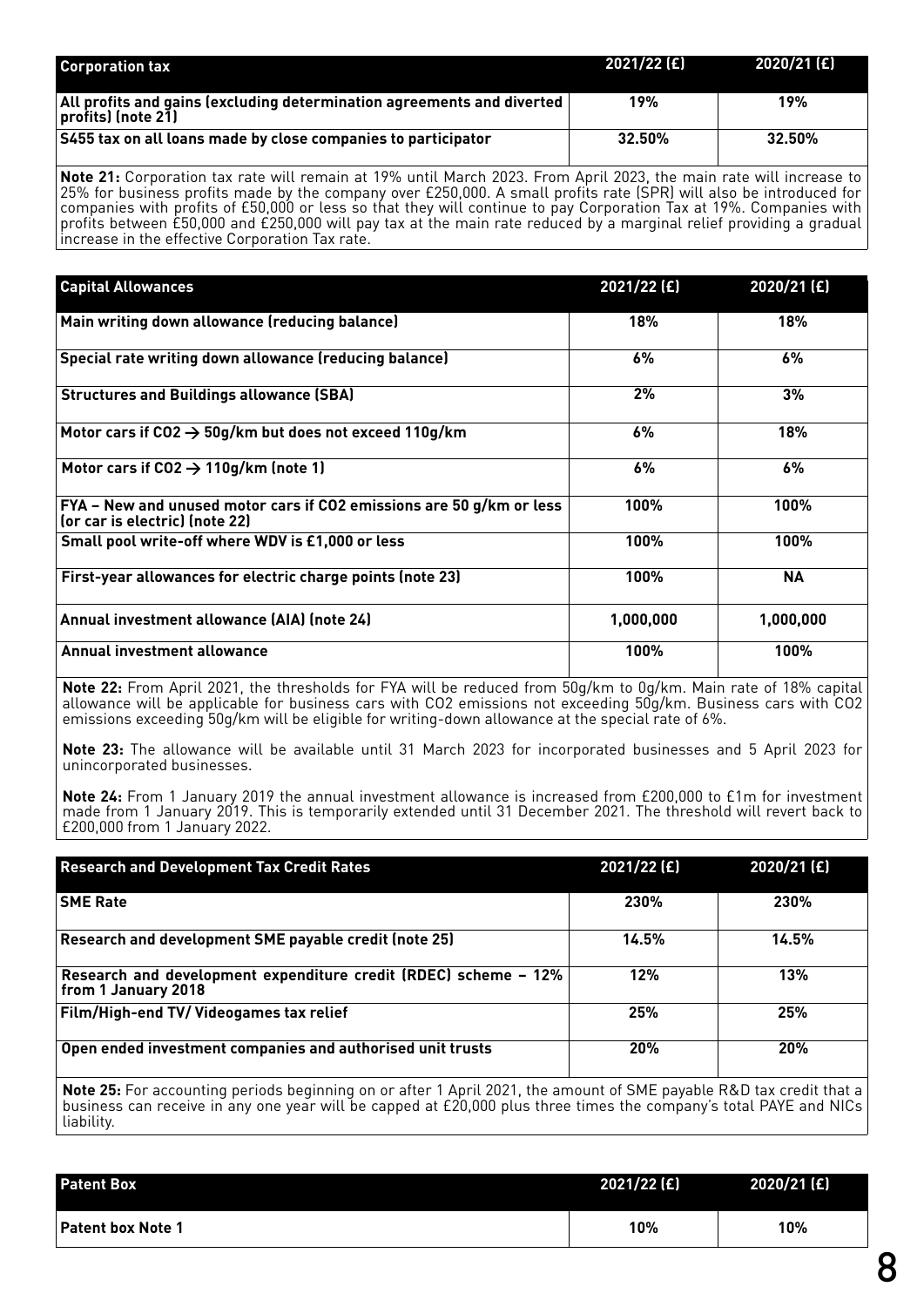### **MILEAGE RATES**

Changes to the HMRC business mileage rates are announced from ime to time. The fuel only advisory rates below relate to company cars only and apply from 1 March 2021.

| Car - fuel only advisory rates Engine capacity | <b>Petrol</b> | <b>Diesel</b> | <b>LPG</b> |
|------------------------------------------------|---------------|---------------|------------|
| 1400cc or less                                 | 10p           | 9p            | 7p         |
| 1401cc to 1600cc                               | 12p           | 9p            | 8p         |
| 1601cc to 2000cc                               | 12p           | 11 p          | 8p         |
| <b>Over 2000cc</b>                             | 18p           | 12p           | 12p        |

For those using their own vehicle the following mileage allowance payments apply.

| Vehicle                          | First 10,000 miles | <b>Thereafter</b> |  |
|----------------------------------|--------------------|-------------------|--|
|                                  | 45p                | 25p               |  |
|                                  | 24p                | 24p               |  |
|                                  | 20 <sub>p</sub>    | 20 <sub>p</sub>   |  |
| Car/van<br>Motorcycle<br>Bicycle |                    |                   |  |

| <b>CAR BENEFITS</b>  |                               |                                        |
|----------------------|-------------------------------|----------------------------------------|
| 2021/22              | Cars registered pre<br>6.4.20 | <b>Cars registered</b><br>after 5.4.20 |
| CO2 emissions (g/km) | % of list price<br>taxed      | % of list price<br>taxed               |
| 0                    |                               |                                        |
| $1 - 50$             |                               |                                        |
| Electric range       |                               |                                        |
| 130 or more          | 2                             |                                        |
| 70-129               | 5                             |                                        |
| $ 40-69$             | 8                             |                                        |
| $30-39$              | 12                            |                                        |
| Under 30             | 14                            | 13                                     |
| $ 51 - 54 $          | 15                            | 14                                     |
| For every extra 5    | $+1$                          | $+1$                                   |
| 160 and above        | 37                            | n/a                                    |
| 165 and above        | n/a                           | 37                                     |

For fully diesel cars generally add a 4% supplement (unless the car is registered on or after 1 September 2017 and meets the Euro 6d emissions standard) but the maximum is still 37%. For emissions over 75g/km if the CO2 figure does not end in a 5 or a 0 round down to the nearest 5 or 0.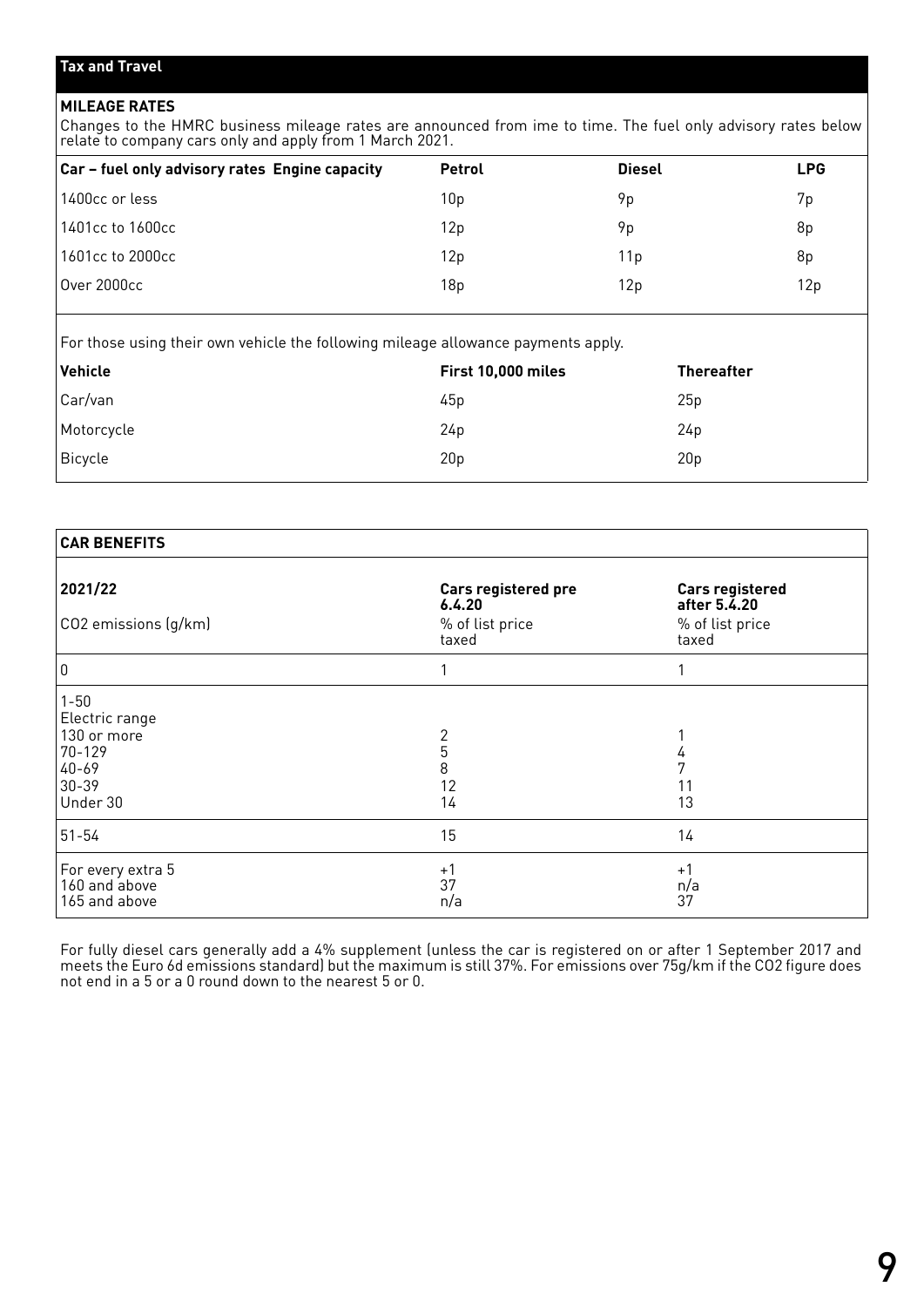| <b>VAT</b>                                                   | $2021/22$ (£)                                                                                                     | $2020/21$ (£) |  |  |
|--------------------------------------------------------------|-------------------------------------------------------------------------------------------------------------------|---------------|--|--|
| <b>Standard rate (note 26)</b>                               | 20%                                                                                                               | 20%           |  |  |
| <b>Reduced rate</b>                                          | 5%                                                                                                                | 5%            |  |  |
| Zero rate                                                    | 0%                                                                                                                | 0%            |  |  |
| Flat rate of VAT on gross turnover (For Limited Cost Trader) | 16.5%                                                                                                             | 16.5%         |  |  |
| Normal scheme registration threshold                         | 85,000                                                                                                            | 85,000        |  |  |
| <b>Deregistration threshold</b>                              | 83,000                                                                                                            | 83,000        |  |  |
| Cash accounting scheme -maximum to join                      | 1,350,000                                                                                                         | 1,350,000     |  |  |
| Cash accounting scheme - exit threshold                      | 1,600,000                                                                                                         | 1,600,000     |  |  |
| Annual accounting scheme - maximum to join                   | 1,350,000                                                                                                         | 1,350,000     |  |  |
| Annual accounting scheme - exit threshold                    | 1,600,000                                                                                                         | 1,600,000     |  |  |
| Flat rate scheme - maximum allowed to join                   | 150,000                                                                                                           | 150,000       |  |  |
| Flat rate scheme exit threshold                              | 230,000                                                                                                           | 230,000       |  |  |
|                                                              | Note 26. Due to the Coronavirus pandemic the bosnitality holiday accommodation and attractions industry can apply |               |  |  |

**Note 26:** Due to the Coronavirus pandemic, the hospitality, holiday accommodation and attractions industry can apply a reduced rate of 5% for certain supplies made between 15 July 2020 and 30 September 2021. Further the rates for these sectors will be 12.5% until 31 March 2022 before they are back to normal standard rate of VAT 20%.

| <b>Annual Tax on Enveloped Dwellings (ATED)</b> | $2021/22$ (£) | 2020/21 (£) |
|-------------------------------------------------|---------------|-------------|
| More than £0.5m but not more than £1m           | 3,700         | 3,700       |
| More than £1m but not more than £2m             | 7,500         | 7.500       |
| More than £2m but not more than £5m             | 25,300        | 25,200      |
| More than £5m but not more than £10m            | 59,100        | 58,850      |
| More than £10m but not more than £20m           | 118,600       | 118,050     |
| More than £20m                                  | 237,400       | 236,250     |

**March 2021**

## **ACCA LEGAL NOTICE**

This is a basic guide prepared by the ACCA UK's Technical Advisory Service for members and their clients. It should not be used as a definitive guide, since individual circumstances may vary. Specific advice should be obtained, where necessary.